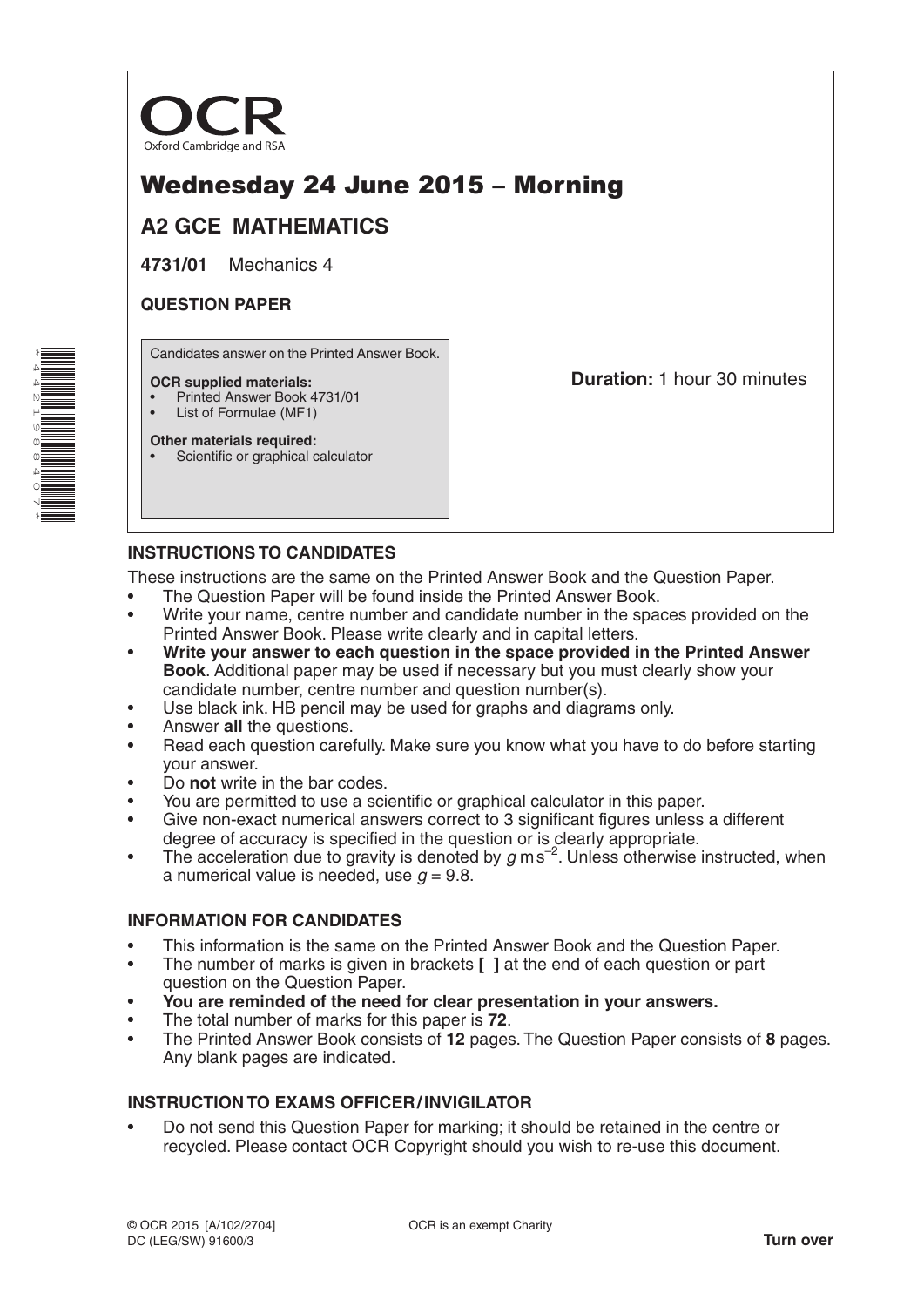- **1**  A turntable is rotating at 3 rad s *−*1 . The turntable is then accelerated so that after 4 revolutions it is rotating at 12.4 rad s<sup>-1</sup>. Assuming that the angular acceleration of the turntable is constant,
	- **(i)** find the angular acceleration, **[3]**
- (ii) find the time taken to increase its angular speed from  $3 \text{ rad s}^{-1}$  to 12.4rads<sup>-1</sup> . **[2]**
- **2** The region bounded by the *x*-axis, the lines  $x = 1$  and  $x = 2$ , and the curve  $y = kx^2$ , where *k* is a positive constant, is occupied by a uniform lamina.
	- **(i)** Find the exact *x*-coordinate of the centre of mass of the lamina. **[6]**
	- **(ii)** Given that the *x* and *y*-coordinates of the centre of mass of the lamina are equal, find the exact value of *k*. **[4]**
- **3**  Two planes, *A* and *B*, flying at the same altitude, are participating in an air show. Initially the planes are 400m apart and plane *B* is on a bearing of 130*°* from plane *A*. Plane *A* is moving due south with a constant speed of  $75 \text{ ms}^{-1}$ . Plane *B* is moving at a constant speed of  $40 \text{ ms}^{-1}$  and has set a course to get as close as possible to *A*.
	- **(i)** Find the bearing of the course set by *B* and the shortest distance between the two planes in the subsequent motion. **[5]**
	- **(ii)** Find the total distance travelled by *A* and *B* from the instant when they are initially 400m apart to the point of their closest approach. **[6]**
- **4** (i) Write down the moment of inertia of a uniform circular disc of mass *m* and radius 2*a* about a diameter. **[1]**

A uniform solid cylinder has mass *M*, radius 2*r* and height *ℎ*.

**(ii)** Show by integration, and using the result from part **(i)**, that the moment of inertia of the cylinder about a diameter of an end face is

$$
M(r^2 + \frac{1}{3}h^2)
$$

and hence find the moment of inertia of the cylinder about a diameter through the centre of the cylinder. **[8]**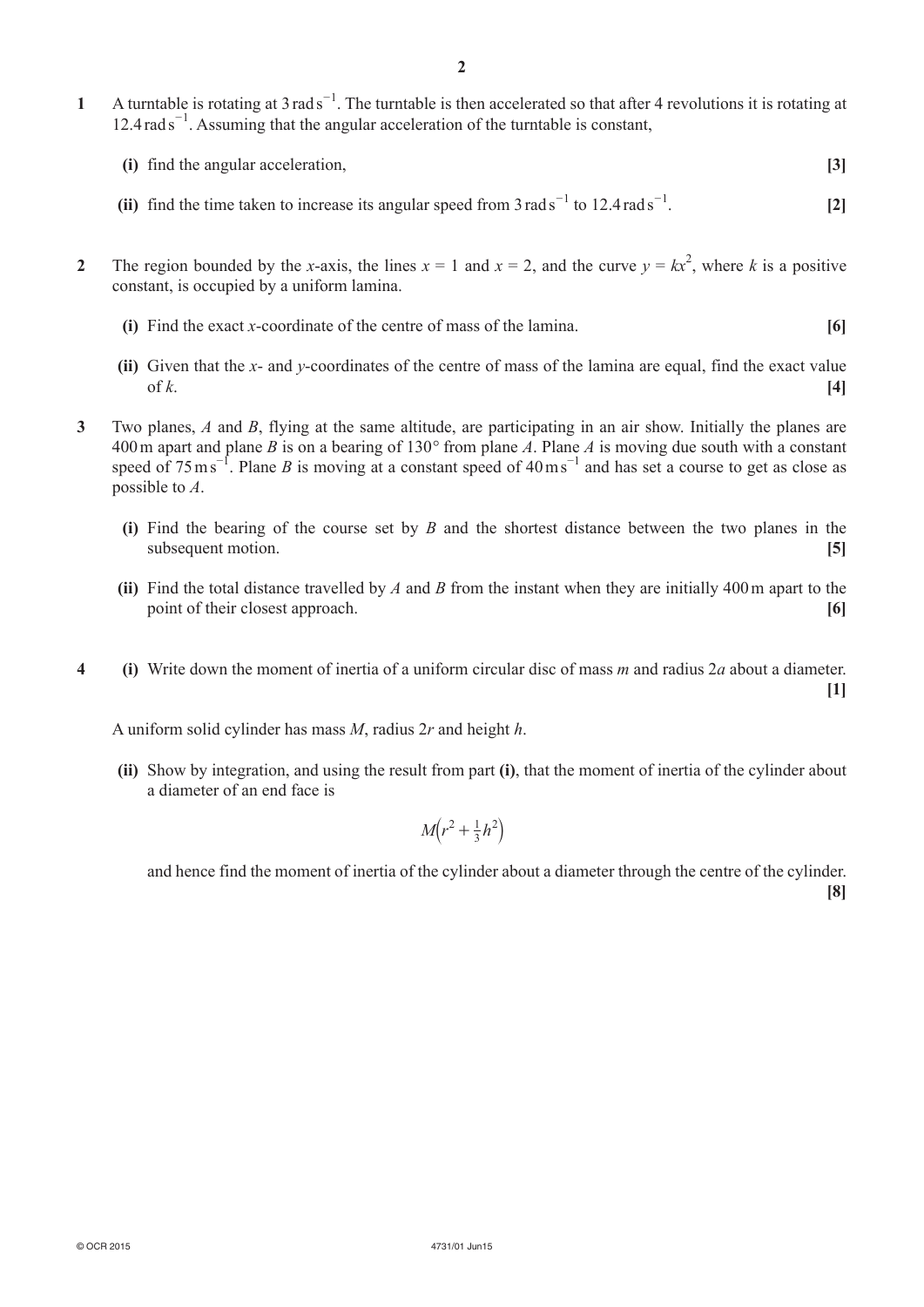**5**



A smooth circular wire hoop, with centre *O* and radius *r*, is fixed in a vertical plane. The highest point on the wire is *H*. A small bead *B* of mass *m* is free to move along the wire. A light inextensible string of length *a*, where  $a > 2r$ , has one end attached to the bead. The other end of the string passes over a small smooth pulley at *H* and carries at its end a particle *P* of mass  $\lambda$ *m*, where  $\lambda$  is a positive constant. The part of the string *HP* is vertical and the part of the string *BH* makes an angle  $\theta$  radians with the downward vertical where  $0 \le \theta \le \frac{1}{3}\pi$  (see diagram). You may assume that *P* remains above the lowest point of the wire.

**(i)** Taking *H* as the reference level for gravitational potential energy, show that the total potential energy *V* of the system is given by

$$
V = mg(2\lambda r \cos \theta - 2r \cos^2 \theta - \lambda a). \tag{5}
$$

- **(ii)** Find the set of possible values of  $\lambda$  so that there is more than one position of equilibrium. [4]
- (iii) For the case  $\lambda = \frac{3}{2}$ , determine whether each equilibrium position is stable or unstable. **[6]**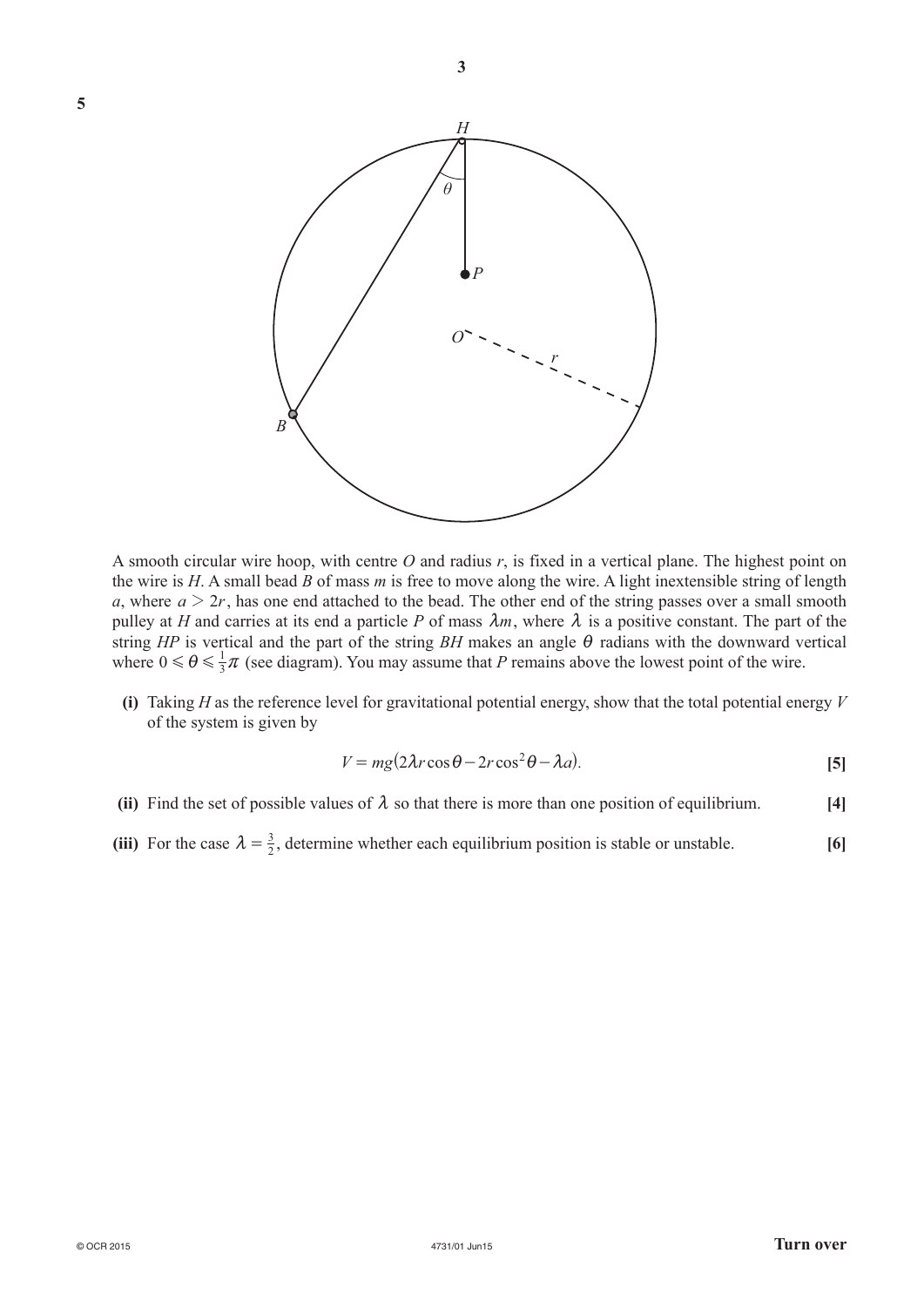- **6**  A pendulum consists of a uniform rod *AB* of length *2a* and mass *2m* and a particle of mass *m* that is attached to the end *B*. The pendulum can rotate in a vertical plane about a smooth fixed horizontal axis passing through *A.*
- (i) Show that the moment of inertia of this pendulum about the axis of rotation is  $\frac{20}{3}$  ma<sup>2</sup> . **[3]**



The pendulum is initially held with *B* vertically above *A* (see Fig. 1) and it is slightly disturbed from this position. When the angle between the pendulum and the upward vertical is  $\theta$  radians the pendulum has angular speed  $\omega$  rads<sup>-1</sup> (see Fig. 2).

 **(ii)**  Show that

$$
\omega^2 = \frac{6g}{5a}(1 - \cos\theta). \tag{4}
$$

**(iii)** Find the angular acceleration of the pendulum in terms of *g,a* and  $\theta$ . [2]

At an instant when  $\theta = \frac{1}{3}\pi$ , the force acting on the pendulum at *A* has magnitude *F*.

 $\left( \text{iv} \right)$  Find *F* in terms of *m* and *g*.  $\left[ 7 \right]$ 

It is given that  $a = 0.735$  m.

(v) Show that the time taken for the pendulum to move from the position  $\theta = \frac{1}{6}\pi$  to the position  $\theta = \frac{1}{3}\pi$ is given by

$$
k \int_{\frac{1}{6}\pi}^{\frac{1}{3}\pi} \csc\left(\frac{1}{2}\theta\right) d\theta,
$$

stating the value of the constant  $k$ . Hence find the time taken for the pendulum to rotate between these two points. (You may quote an appropriate result given in the List of Formulae (MF1).) **[6]**

#### **END OF QUESTION PAPER**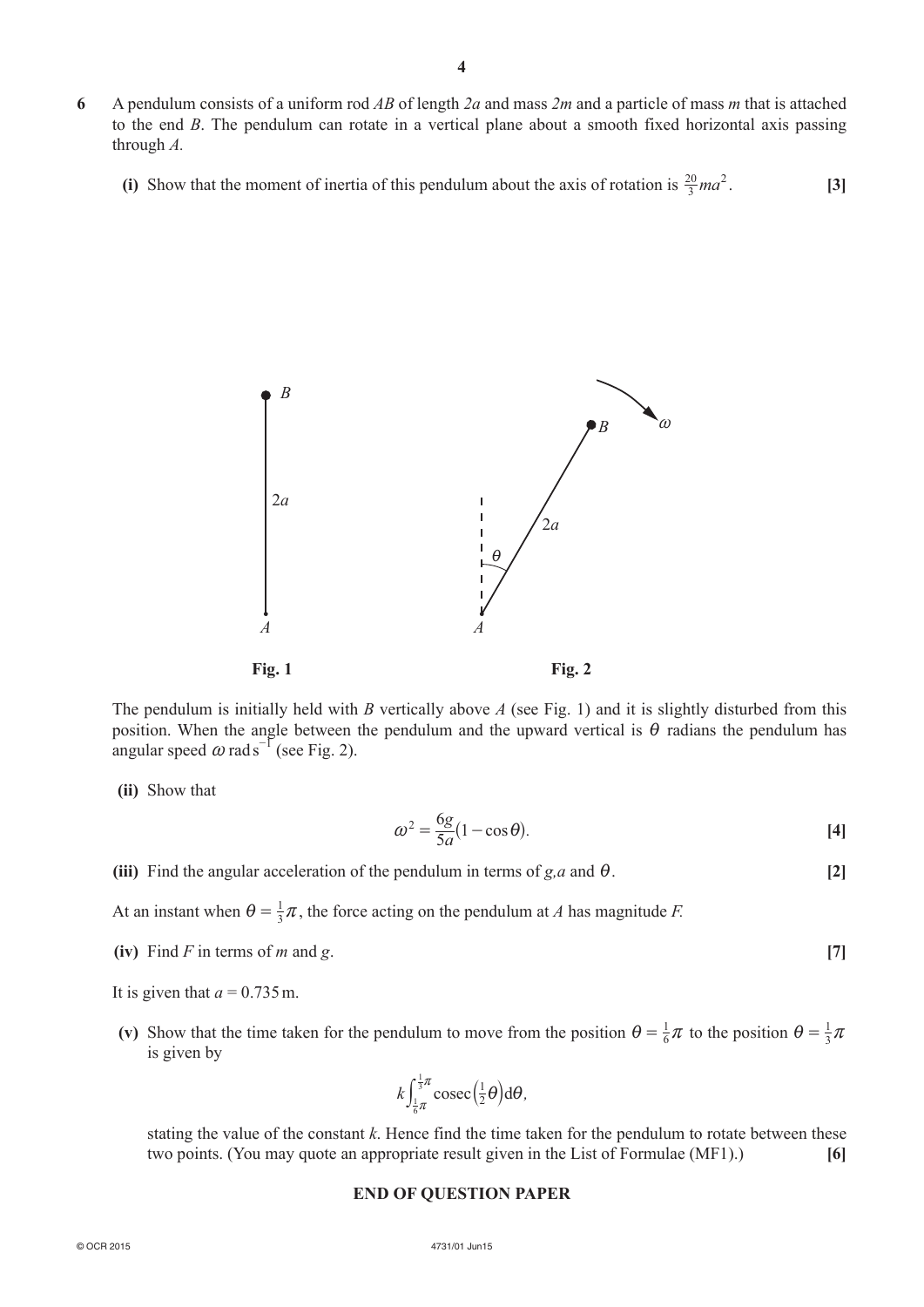#### **BLANK PAGE**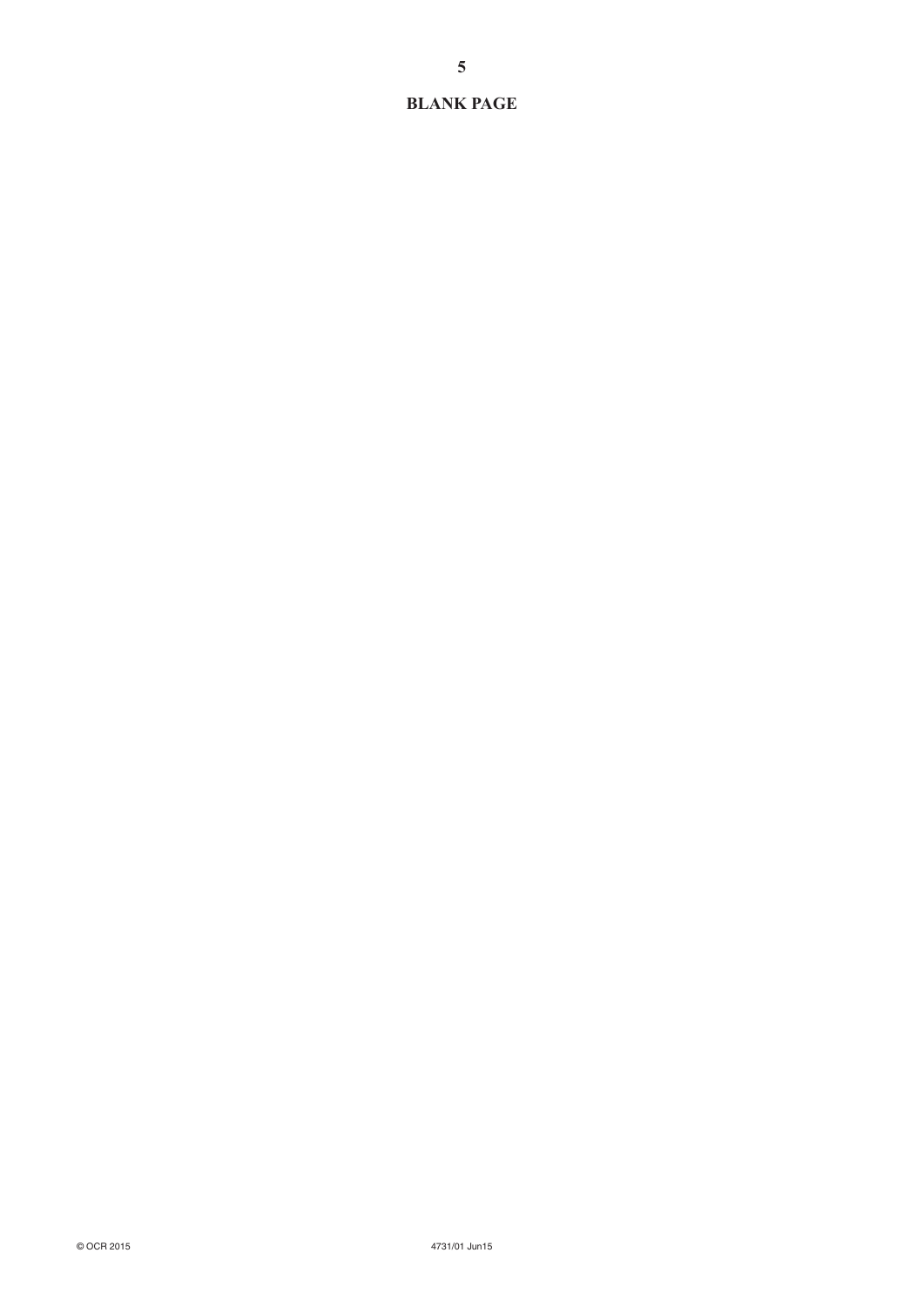#### **BLANK PAGE**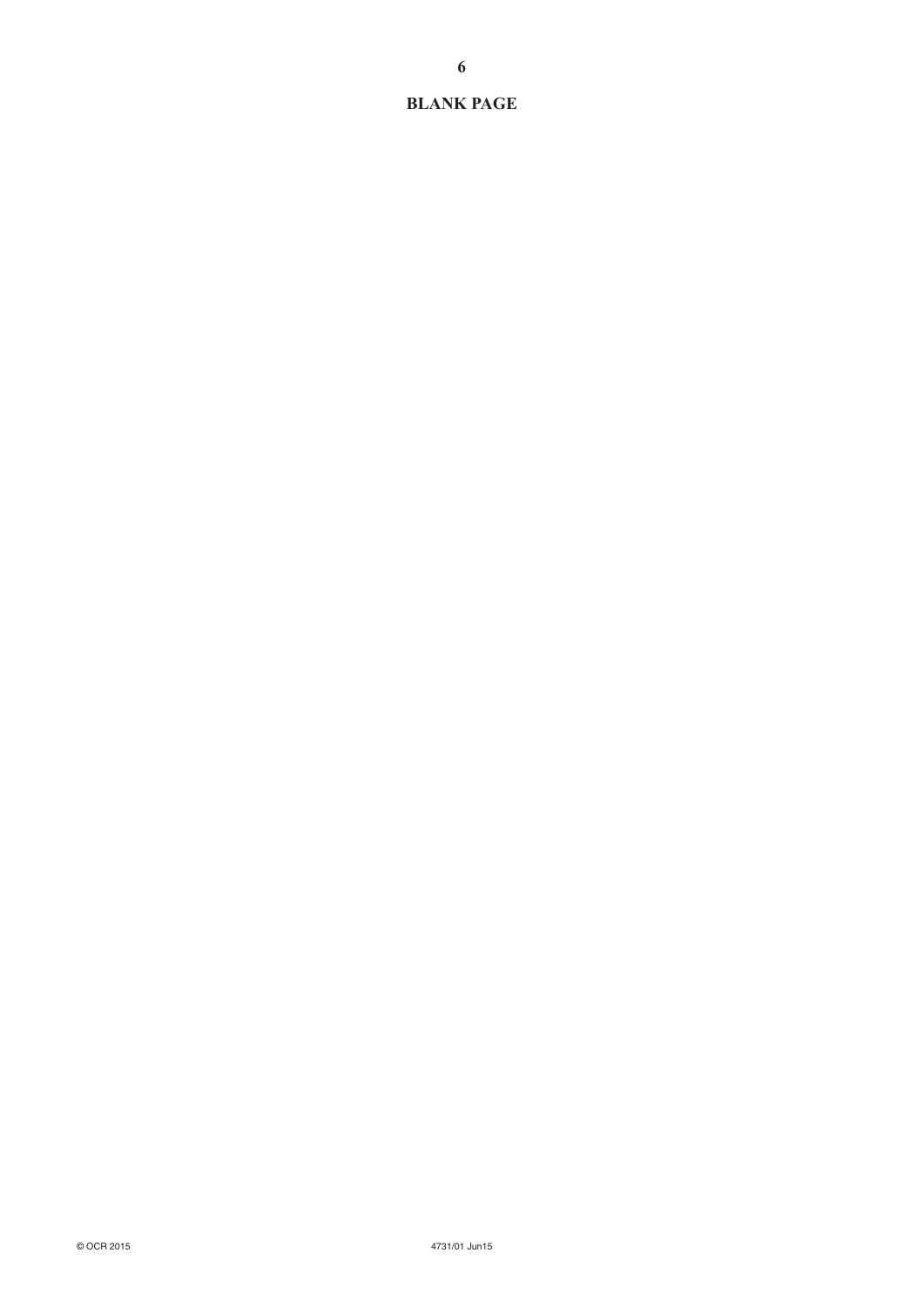#### **BLANK PAGE**